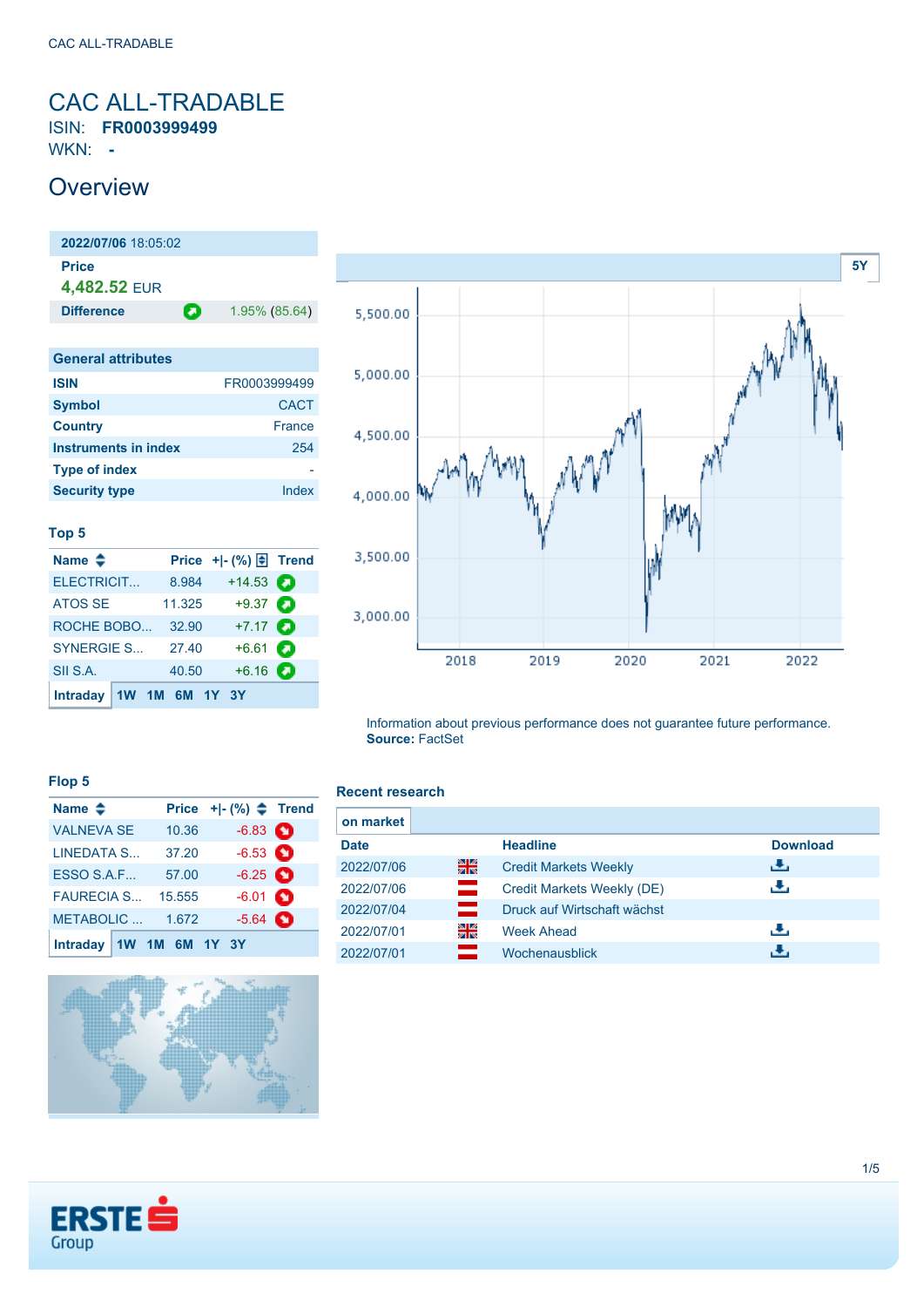**More information on countries & regions**

**[Markets by Region](https://produkte.erstegroup.com/Retail/en/MarketsAndTrends/Markets_by_Region/index.phtml)**

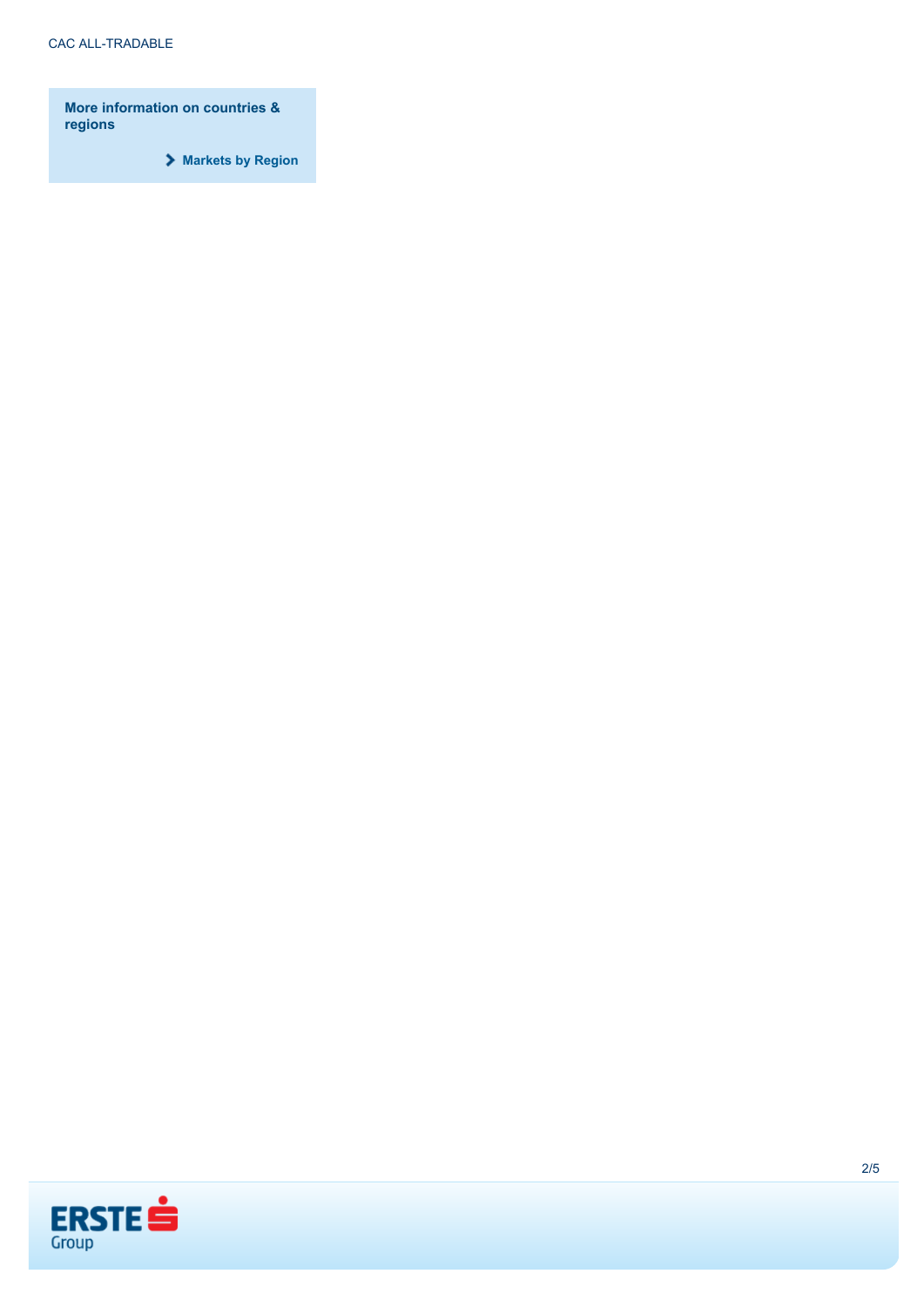## **Details**

**2022/07/06** 18:05:02 **Price 4,482.52** EUR

**Difference 1.95% (85.64)** 

| <b>General attributes</b> |               |
|---------------------------|---------------|
| <b>ISIN</b>               | FR0003999499  |
| <b>Symbol</b>             | CACT          |
| <b>Country</b>            | <b>France</b> |
| <b>Security type</b>      | Index         |
| Instruments in index      | 254           |

| <b>Market data</b>  |               |
|---------------------|---------------|
| <b>Open</b>         | 4,460.36 EUR  |
| <b>High</b>         | 4,492.79 EUR  |
| Low                 | 4.430.59 EUR  |
| Close (prev. day)   | 4,396.88 EUR  |
| Trading volume (m)  | 194.323.331   |
| <b>Volume (pcs)</b> | 4.454.748.493 |

## **Performance and Risk**

|                                          | 6M        | <b>1Y</b>           | <b>3Y</b> |
|------------------------------------------|-----------|---------------------|-----------|
| Perf $(\%)$                              | $-18.63%$ | $-10.50\% + 3.75\%$ |           |
| <b>Perf (abs.)</b> $-1,026.20$ $-525.69$ |           |                     | $+162.20$ |
| <b>Beta</b>                              |           |                     |           |
| <b>Volatility</b>                        | 26.15     | 21.29               | 23.57     |



Information about previous performance does not guarantee future performance. **Source:** FactSet

| <b>Price data</b>                           |                            |
|---------------------------------------------|----------------------------|
| Ø price 5 days   Ø volume 5 days (pcs.)     | 4,477.68 EUR (195,711,418) |
| Ø price 30 days   Ø volume 30 days (pcs.)   | 4,682.19 EUR (229,297,030) |
| Ø price 100 days   Ø volume 100 days (pcs.) | 4,863.88 EUR (216,759,379) |
| Ø price 250 days   Ø volume 250 days (pcs.) | 5,089.55 EUR (176,841,535) |
| <b>YTD High   date</b>                      | 5,604.02 EUR (2022/01/05)  |
| <b>YTD Low   date</b>                       | 4,368.39 EUR (2022/03/07)  |
| 52 Weeks High   date                        | 5,604.02 EUR (2022/01/05)  |
| 52 Weeks Low   date                         | 4,368.39 EUR (2022/03/07)  |

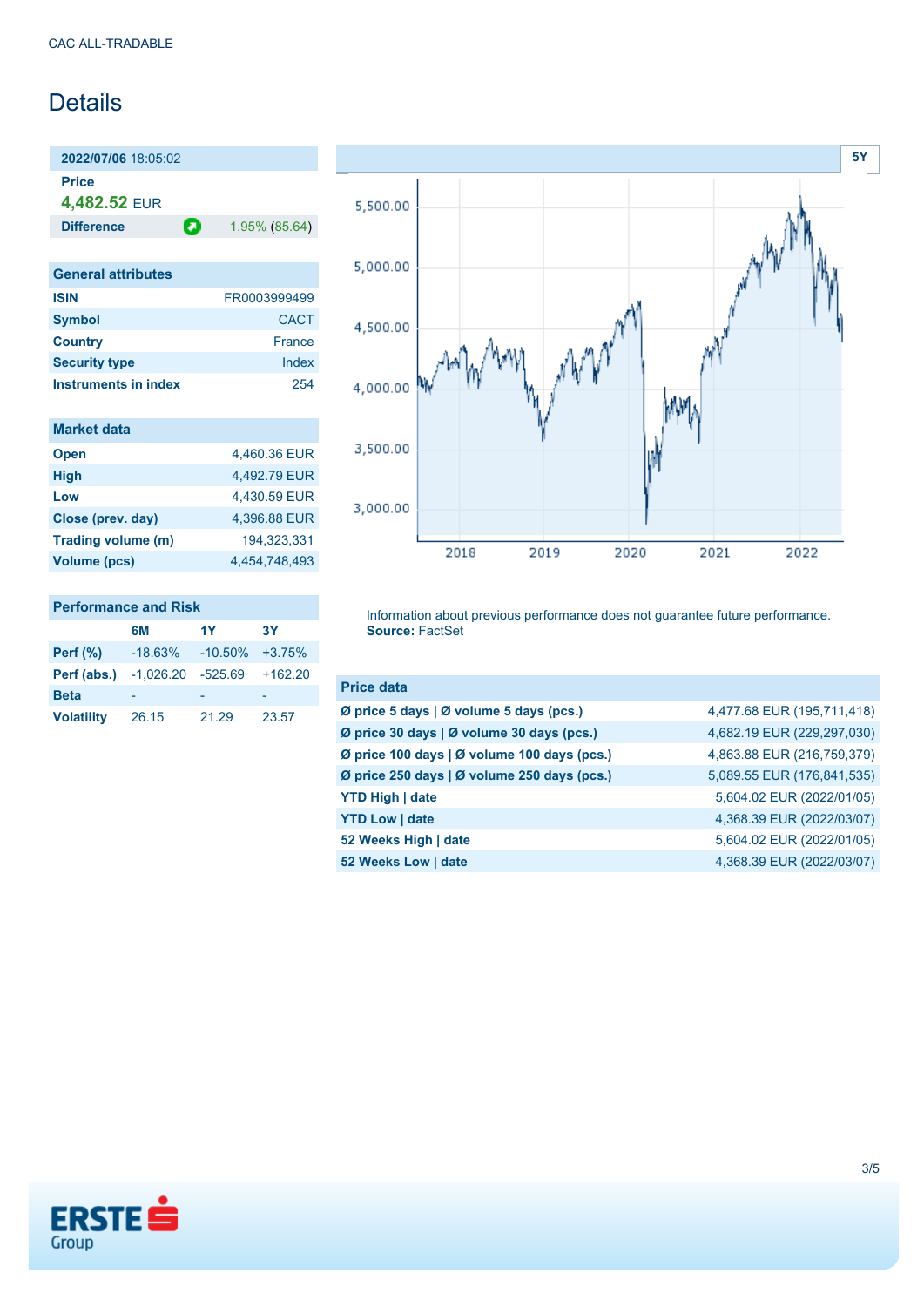# **Composition**

| Page 1 of 9 |  |
|-------------|--|
|             |  |
|             |  |

| Name $\triangleq$<br><b>ISIN</b>         | <b>Price</b> | Diff % $\div$<br>$Diff +/-$ | Performance $\clubsuit$ | <b>Date</b><br><b>Time</b> | Turnover Pc. ♦<br>Turnover Money ♦ |
|------------------------------------------|--------------|-----------------------------|-------------------------|----------------------------|------------------------------------|
| 2CRSI SA EUR0.09<br>FR0013341781         | 3.12         | $-1.27%$<br>$-0.04$         |                         | 22/07/06<br>17:35:13       | 19,871<br>62,537.00                |
| AB SCIENCE S.A.<br>FR0010557264          | 7.865        | 1.35%<br>0.11               | E                       | 22/07/06<br>17:35:05       | 28,290<br>220,994.00               |
| ABC ARBITRAGE S.A.<br>FR0004040608       | 7.07         | 1.29%<br>0.09               | I                       | 22/07/06<br>17:35:11       | 31,648<br>223,988.00               |
| <b>ABEO SA EUR0.75</b><br>FR0013185857   | 18.70        | $0.00\%$<br>0.00            |                         | 22/07/06<br>16:41:46       | 1,092<br>20,388.00                 |
| ABIONYX PHARMA S.A.<br>FR0012616852      | 1.518        | 0.53%<br>0.01               |                         | 22/07/06<br>17:35:16       | 137,126<br>214,984.00              |
| <b>ABIVAX S.A.</b><br>FR0012333284       | 9.84         | 5.92%<br>0.55               |                         | 22/07/06<br>17:35:00       | 22,660<br>221,320.00               |
| <b>ACCOR S.A.</b><br>FR0000120404        | 25.60        | 0.47%<br>0.12               |                         | 22/07/06<br>17:35:05       | 697,020<br>17,933,158.00           |
| <b>ACTEOS S.A.</b><br>FR0000076861       | 1.49         | $0.00\%$<br>0.00            |                         | 22/07/06<br>17:23:48       | 499<br>745.00                      |
| <b>ACTIA GROUP S.A.</b><br>FR0000076655  | 3.76         | $-2.21%$<br>$-0.09$         |                         | 22/07/06<br>15:55:13       | 4,772<br>17,864.00                 |
| <b>ADOCIA SAS</b><br>FR0011184241        | 4.115        | $0.00\%$<br>0.00            |                         | 22/07/06<br>17:35:08       | 9,777<br>40,166.00                 |
| <b>ADUX</b><br>FR0012821890              | 1.86         | $-1.85%$<br>$-0.04$         |                         | 22/07/06<br>12:40:25       | 1,330<br>2,475.00                  |
| <b>AIR FRANCE-KLM SA</b><br>FR0000031122 | 1.1065       | 1.56%<br>0.02               | E                       | 22/07/06<br>17:36:15       | 12,909,234<br>14,447,071.00        |
| <b>AIR LIQUIDE SA</b><br>FR0000120073    | 126.46       | 3.28%<br>4.02               |                         | 22/07/06<br>17:39:51       | 1,199,793<br>150,719,755.00        |
| <b>AIRBUS SE</b><br>NL0000235190         | 92.66        | 3.62%<br>3.24               |                         | 22/07/06<br>17:36:23       | 1,456,486<br>134,452,563.00        |
| <b>AKWEL S.A.</b><br>FR0000053027        | 15.64        | $-1.14%$<br>$-0.18$         |                         | 22/07/06<br>17:35:21       | 3,242<br>49,657.00                 |
| <b>ALBIOMA</b><br>FR0000060402           | 49.84        | $-0.04%$<br>$-0.02$         |                         | 22/07/06<br>17:35:11       | 147,555<br>7,354,614.00            |
| <b>ALD EUR1.5</b><br>FR0013258662        | 10.46        | $-1.13%$<br>$-0.12$         |                         | 22/07/06<br>17:35:14       | 150,683<br>1,579,426.00            |
| <b>ALSTOM SA</b><br>FR0010220475         | 22.50        | 4.80%<br>1.03               |                         | 22/07/06<br>17:35:22       | 1,385,728<br>31,001,723.00         |
| ALTAREA S.C.A.<br>FR0000033219           | 131.80       | 3.78%<br>4.80               |                         | 22/07/06<br>17:35:15       | 2,659<br>347,457.00                |
| <b>ALTEN S.A.</b><br>FR0000071946        | 104.50       | 4.92%<br>4.90               |                         | 22/07/06<br>17:35:18       | 53,026<br>5,521,050.00             |
| <b>AMUNDI S.A.</b><br>FR0004125920       | 49.10        | 0.90%<br>0.44               | I                       | 22/07/06<br>17:35:03       | 188,493<br>9,259,984.00            |
| APERAM S.A.<br>LU0569974404              | 25.54        | $0.00\%$<br>0.00            |                         | 22/07/06<br>17:35:08       | 221,396<br>5,684,841.00            |
| <b>ARAMIS GROUP SAS</b><br>FR0014003U94  | 3.922        | $-1.46%$<br>$-0.06$         |                         | 22/07/06<br>17:38:52       | 91,747<br>371,237.00               |